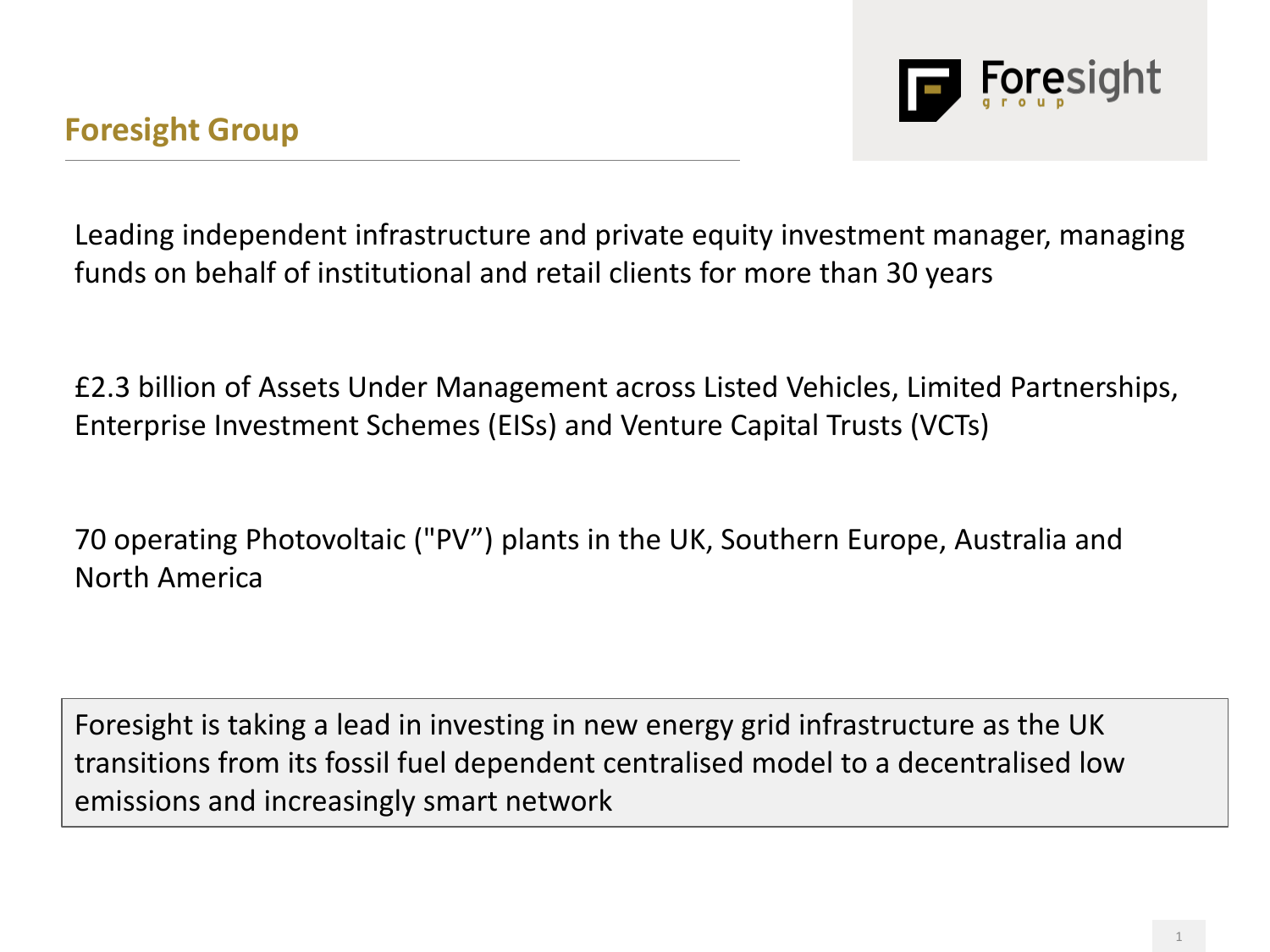

## **Case Study – Shotwick**

- Integration of decentralised renewable energy into a flexible network
- Private wire connects solar park to the UPM paper mill as the industrial offtaker, significantly lowering energy costs
- UPM can run on up to 100% green energy during the day, saving c.22,500 tonnes  $CO<sub>2</sub>$  per annum



WElink, British Solar Renewables and Compton Group worked collaboratively with Foresight and with UPM, the largest producer of 100% recycled newsprint in the UK, to execute an innovative and sophisticated private wire with flexibility to export to grid.